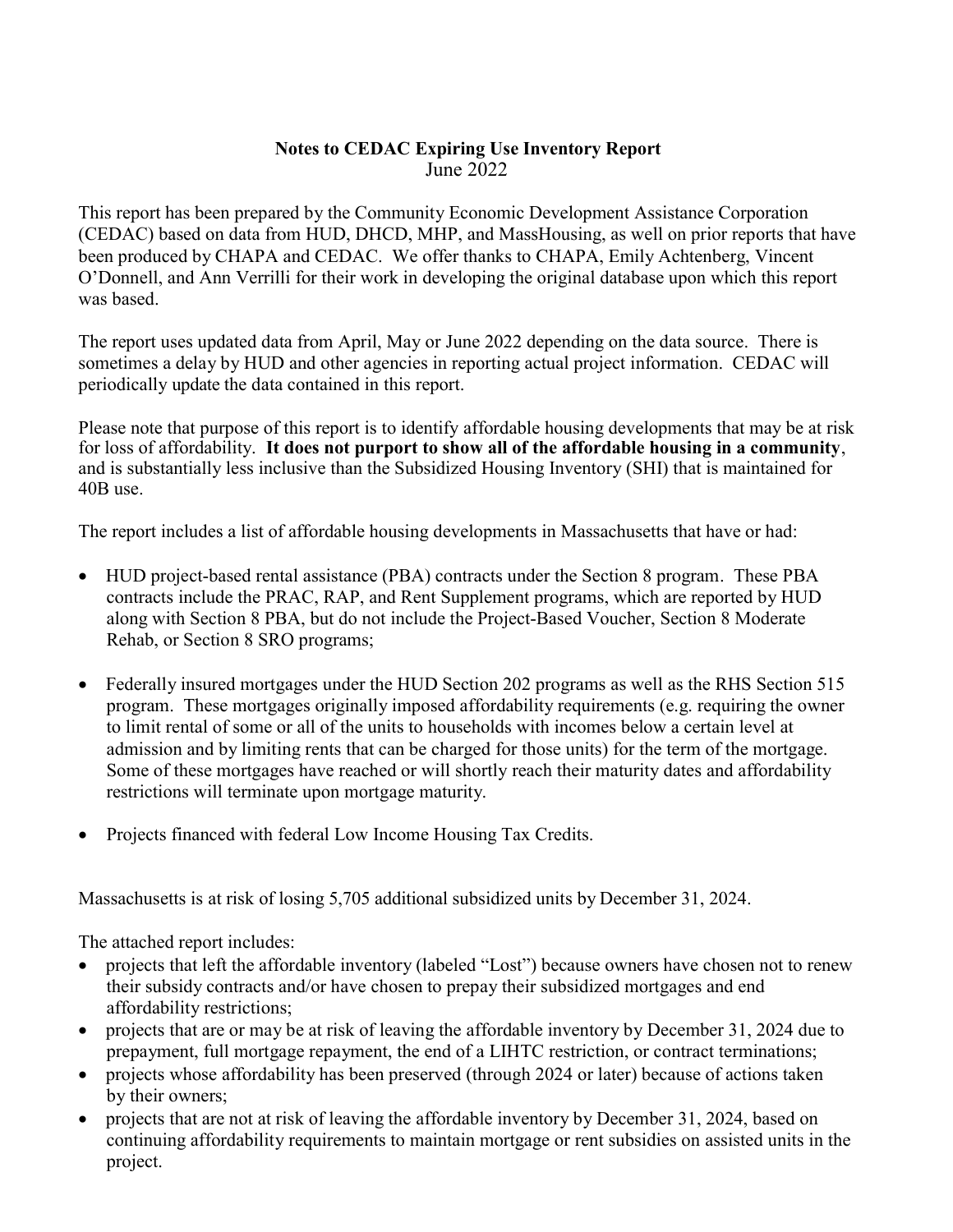Please note that most Section 8 project-based rental assistance contracts contain language that establishes the risk of contract termination due to the unavailability of federal funding of the Section 8 program. For purposes of this report, PBA contracts with contract expiration dates after 12/31/2024 are not shown as units at risk. To date, there has never been a PBA contract termination due to insufficient congressional appropriations, though this is of course is no guarantee of future congressional action.

This report provides information organized under the following column headings:

Property Name: This column provides the name of the project, generally as reported by HUD or DHCD. In some cases, projects are commonly known by alternative names and we have used these alternative names when possible. Also, projects that refinance sometimes change the project name.

City: This column provides the name of the city in which the property is located. Please note that one project, Fairweather Apartments, consists of four buildings in four cities, with a total of 321 units (62 in Beverly, 44 in Danvers, 88 in Peabody, and 127 in Salem), though this report follows HUD's procedure of listing all of the units in Salem.

Project Lost: Projects noted as "Lost" have no remaining affordability restrictions. There may, however, be low income residents who continue to reside at the property.

Total Units: This column reports the total number of units in the project, including Section 8, other subsidies, and market units.

Section 8 PBA units: This column reports the number of units covered by a HUD PBA contract (project-based Section 8, PRAC, or RAP), as reported by HUD. It does not include Section 8 projectbased vouchers as this data historically has not been available from HUD.

Section 8 expiration date: This column reports the expiration date for the HUD PBA contract, as reported by HUD. As noted above, there is sometimes a delay in reporting PBA contract renewal activity. There are projects which currently list an expiration date that has already passed. This does not necessarily mean that the owner has opted-out of the contract, and may be due to delayed reporting by HUD.

Original Subsidy units: This column reports the total number of units in a project subject to subsidized mortgage use restrictions or Low Income Housing Tax Credits. "Original" number of subsidy units refers to the number of subsidy units prior to any mortgage prepayment, PBA contract termination or resyndication.

Subsidy Units Lost: This column reports the number of units formerly covered by a subsidized mortgage restriction which are no longer covered because the owner has prepaid the mortgage or the mortgage has been fully amortized. There are also a few rare instances where an owner has opted out of a Section 8 contract not tied to a subsidized mortgage.

New Affordable Units: This column reports the number of units in a project which have been restructured subject to tax credit, tax-exempt bond, or other public subsidy regulatory restrictions. This also includes projects where the owner has agreed to keep some units affordable for a certain number of years under an agreement negotiated with local government.

Current Units Assisted: This column reports the number of units currently assisted either by a mortgage subsidy or HUD PBA rental assistance or other binding affordability restrictions.